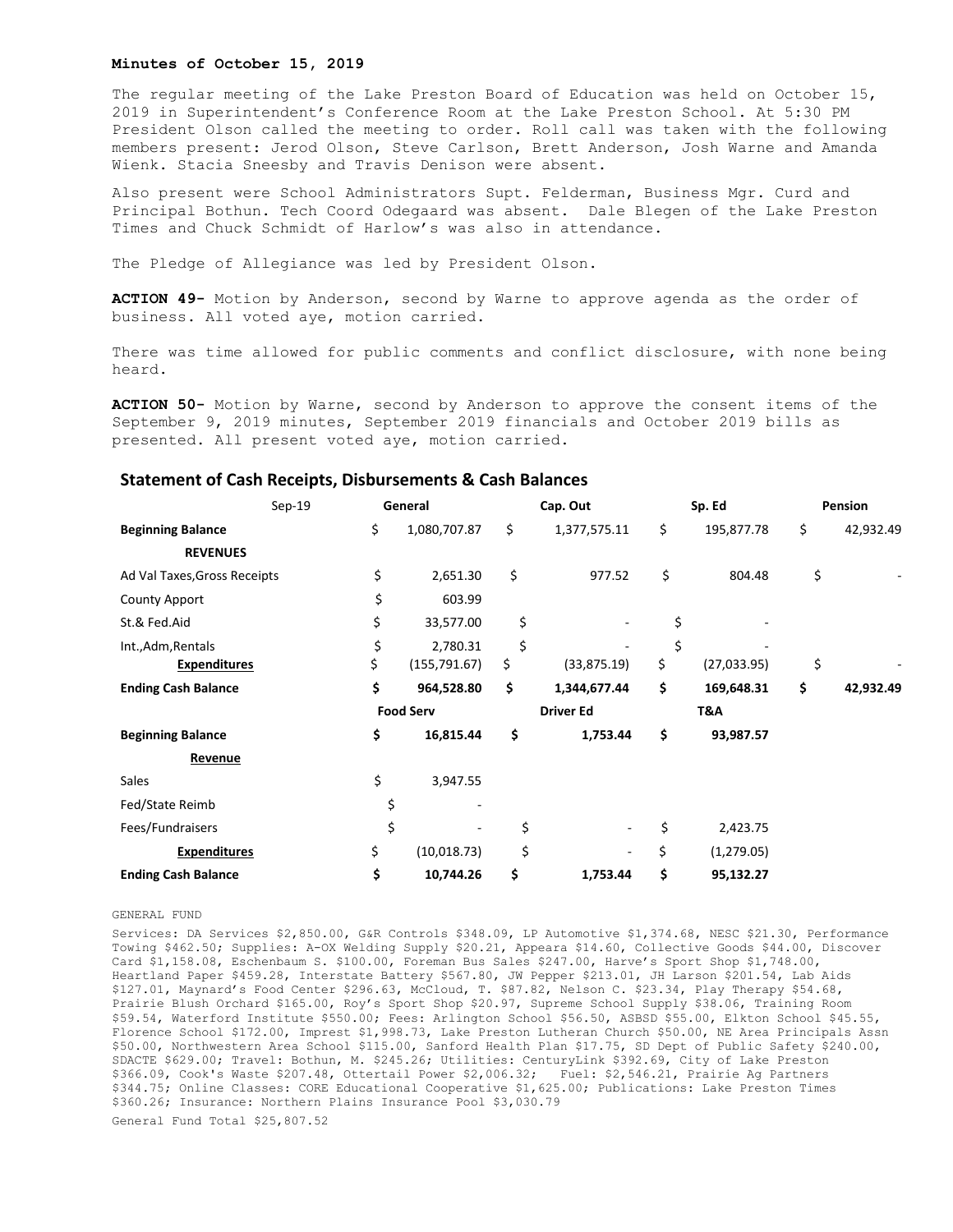CAPITAL OUTLAY FUND

Improvements: Bode Construction \$586.74, Unique Sound \$5,665.10; Equipment: Connecting Point \$1,686.30, Decker Equipment \$375.56 Discover \$26.65, Innovative Office Solutions \$1,979.41, Marco Technologies \$348.40, Midwest Boiler \$22,225.00; Supplies: Northwestern Energy \$189.56; Curriculum: Pearson Education \$25.41. Capital Outlay Fund Total: \$33,108.13

SPECIAL EDUCATION FUND

Tuition: Children's Home Society of Sioux Falls \$1,561.00, Mitchell School District \$1,640.00, Sioux Falls School District \$913.70; Supplies: Discover Card \$25.00; Services: NESC \$3,388.77, Universal Pediatric Service \$100.00

Special Education Fund Total: \$7,628.47

FOOD SERVICE FUND

Services/Supplies: Appeara \$100.54, Culligan \$30.00; Food: CASH-WA \$1,588.69, Dean Foods \$680.99, Earthgrains \$343.44, Maynard's Food Center \$44.55, US Foods - Sioux Falls \$1,924.94

Food Service Fund Total \$4,713.15

Grand Total: \$71,257.27

**September Payroll:** General \$109,591.09 Benefits \$35,561.45; Special Education: \$11,047.91 Benefits: \$3,721.71; Food Service: \$4,311.52, Benefits \$1,502.78; Total September Payroll: \$165,726.46.

Felderman presented the board with a transportation document created to highlight the vehicle fleet and their age, mileage, and usage. He shared his vision of bus rotation schedule, and said that he believes a minibus would be able to take care of a lot of travel needs for many of our teams and a smaller bus route.

The white building renovations were discussed with Felderman presenting quotes for both repair and replacement of the white storage shed. Board discussed the pros and cons of each. No consensus was made at this time.

The renewal of our expiring opt out was discussed. Business Manager Curd noting that she felt that this should be an agenda item for months to come in order to increase the community awareness of the need for the opt out renewal. Member Anderson added that the renewal should be looked at as an investment in "our" community.

Statewide CTE tours were discussed. Administrators Bothun, Curd and Felderman will each be attending a variety of sessions in the upcoming months, and invited members of the board to attend with them. Curd also noted that ASBSD was holding an informative Law Seminar on October  $23^{rd}$  in Sioux Falls for any interested members.

The sportsmanship topic was reviewed with the board with members concerned about an issue in an area district where poor sportsmanship had led to bad publicity. Felderman noted that the district has coaching and public criticism policies, and although the district does not have a set policy in place for spectators, he would handle any situation that might come up as the need arises.

Felderman then informed the board that the Dakota Valley Conference would be discussing the possibility of eliminating some of the DVC tournaments in order to create another open week for additional games. He would have additional information regarding this after his next Athletic Directors meeting.

**ACTION 51 -** Motion by Anderson, second by Carlson to approve the Foreman quote for a 2019 minibus. All voted aye, motion carried.

**ACTION 52 -** Motion by Anderson, second by Warne to approve the surplus and disposal of eight large speaker units. All voted aye, motion carried.

President Olson reported that NESC Director Aberle had notified the group that he plans to resign in June of 2021. They also approved the vehicle lease rates. Olson then reported that the planning committee meeting was shortened due to the timing, but most who attended still feels it is very beneficial. Business Manager Curd reported that the school just received 25 Strider bikes through a grant. These bikes should enhance our elementary PE program by teaching youngsters to ride bike through balance. She also noted that the homeland security grant is in its final stages before final approval. MS/HS Principal Bothun reported that she has made some adjustments to the "senior privileges" protocol by implementing a plan of